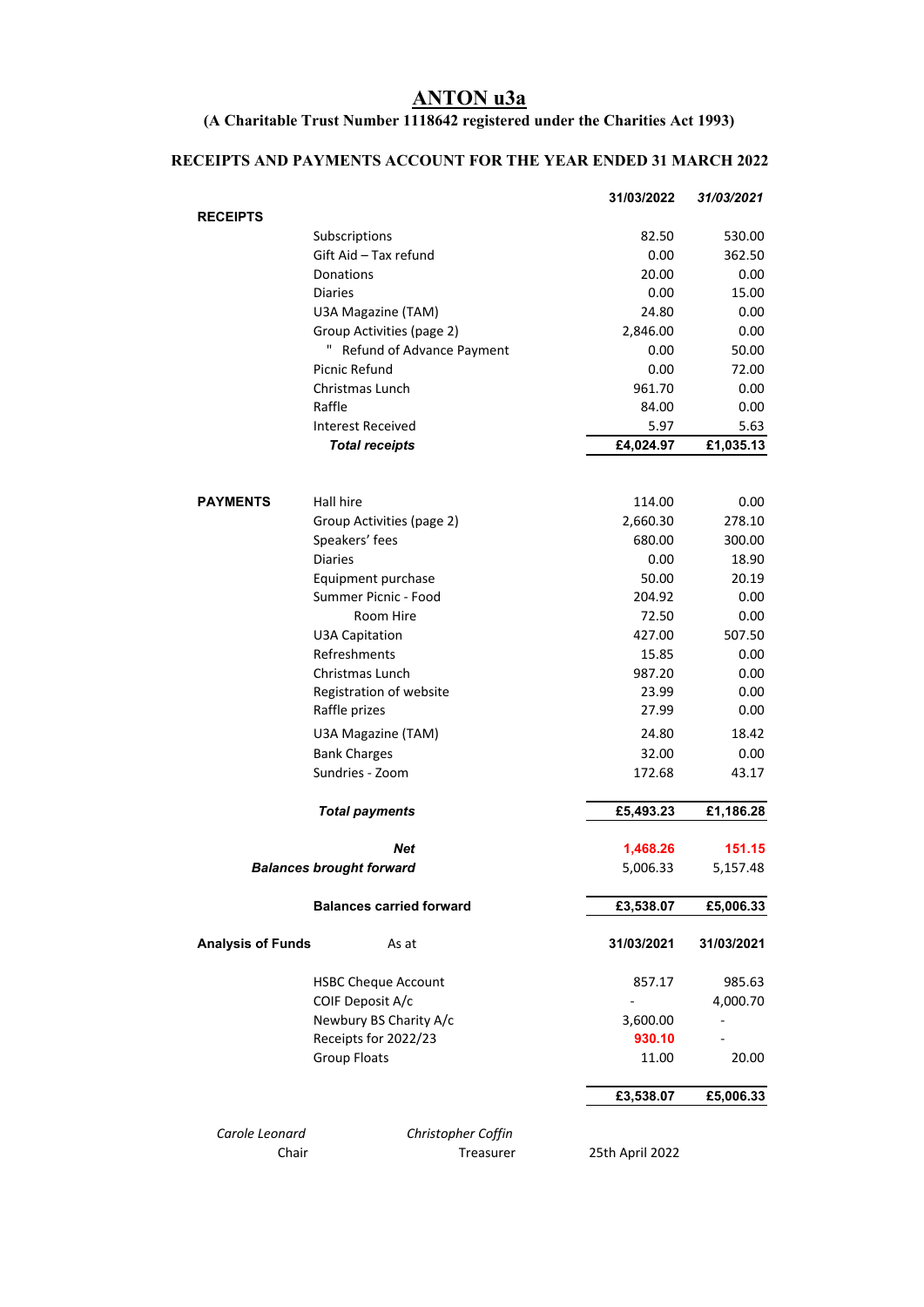## **ANTON u3a**

## **(A Charitable Trust Number 1118642 registered under the Charities Act 1993)**

### **RECEIPTS AND PAYMENTS ACCOUNT FOR THE YEAR ENDED 31 MARCH 2022 Page 2**

**Group Activities** 

|                            | <b>AHA</b><br>(Page 3) | Art      | <b>Birders</b>           | <b>History</b> | <b>Poetry</b> | <b>Questers</b><br>(Page 3) | <b>Total</b>           | 2020/21  |
|----------------------------|------------------------|----------|--------------------------|----------------|---------------|-----------------------------|------------------------|----------|
| <b>Received</b>            |                        |          |                          |                |               |                             |                        |          |
| Participants               | 285.00                 | 842.50   | $\blacksquare$           | 95.00          | 181.00        | 1,442.50                    | 2,846.00               | 50.00    |
| <b>Payments</b><br>Closure | (315.00)               | (807.80) | (113.35)                 | (68.00)        | (109.00)      | (1,360.50)                  | (2,660.30)<br>(113.35) | (278.10) |
| <b>Net</b>                 | (30.00)                | 34.70    | (113.35)                 | 27.00          | 72.00         | 82.00                       | 72.35                  | (228.10) |
| <b>Brought Forward</b>     | 71.65                  | 56.39    | 113.35                   | 48.00          |               | 460.23                      | 749.62                 | 977.72   |
| <b>Carried Forward</b>     | 41.65                  | 91.09    |                          | 75.00          | 72.00         | 542.23                      | 821.97                 | 749.62   |
| Held as                    |                        |          |                          |                |               |                             |                        |          |
| Main Account               | 41.65                  | 80.09    | ۰                        | 75.00          | 72.00         | 542.23                      | 810.97                 | 729.62   |
| <b>Group Floats</b>        |                        | 11.00    | $\overline{\phantom{0}}$ |                | -             |                             | 11.00                  | 20.00    |
| <b>Total</b>               | 41.65                  | 91.09    | $\blacksquare$           | 75.00          | 72.00         | 542.23                      | 821.97                 | 749.62   |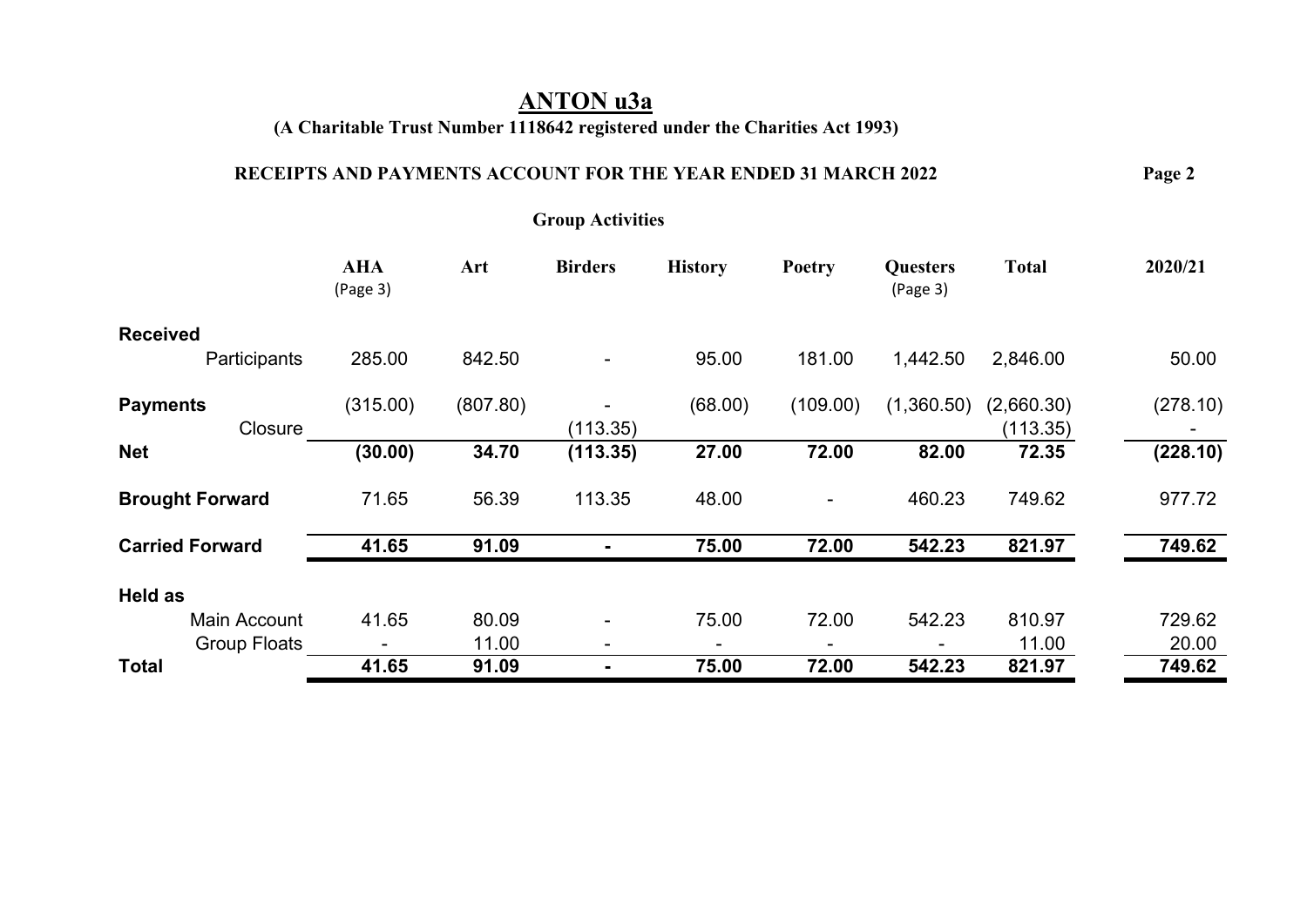## **ANTON U3A**

#### **(A Charitable Trust Number 1118642 registered under the Charities Act 1993)**

### **RECEIPTS AND PAYMENTS ACCOUNT FOR THE YEAR ENDED 31 MARCH 2022 Page 3**

**Details of AHA and Questers Group Activities - -----------------2022/23-------------- -----------------2021/22--------------**

|                              | <b>Received</b> | Paid       | <b>Net</b> | <b>Received</b> | Paid   | <b>Net</b> |
|------------------------------|-----------------|------------|------------|-----------------|--------|------------|
| <b>Questers</b>              |                 |            |            |                 |        |            |
| <b>New Forest Fruit Farm</b> | 0.00            | 0.00       | 0.00       |                 |        |            |
| <b>Hungerford Canal</b>      | 300.00          | (265.00)   | 35.00      |                 |        |            |
| Sea City'                    | 150.00          | (81.00)    | 69.00      |                 |        |            |
| <b>Shepton Mallet</b>        | 240.00          | (240.00)   | 0.00       |                 |        |            |
| <b>West Green</b>            | 288.00          | (281.00)   | 7.00       |                 |        |            |
| <b>Law Courts</b>            | 304.50          | (304.50)   | 0.00       |                 |        |            |
| <b>Bombay</b>                | 160.00          | (189.00)   | (29.00)    |                 |        |            |
| <b>Questers total</b>        | 1,442.50        | (1,360.50) | 82.00      | 50.00           | 278.10 | (228.10)   |
| <b>AHA</b>                   |                 |            |            |                 |        |            |
| <b>Soton Art Gallery</b>     | 75.00           | (75.00)    | 0.00       |                 |        |            |
| <b>Salisbury Museum</b>      | 120.00          | (150.00)   | (30.00)    |                 |        |            |
| <b>Selborne</b>              | 90.00           | (90.00)    | 0.00       |                 |        |            |
| <b>AHA</b> total             | 285.00          | (315.00)   | (30.00)    | 0.00            | 0.00   | 0.00       |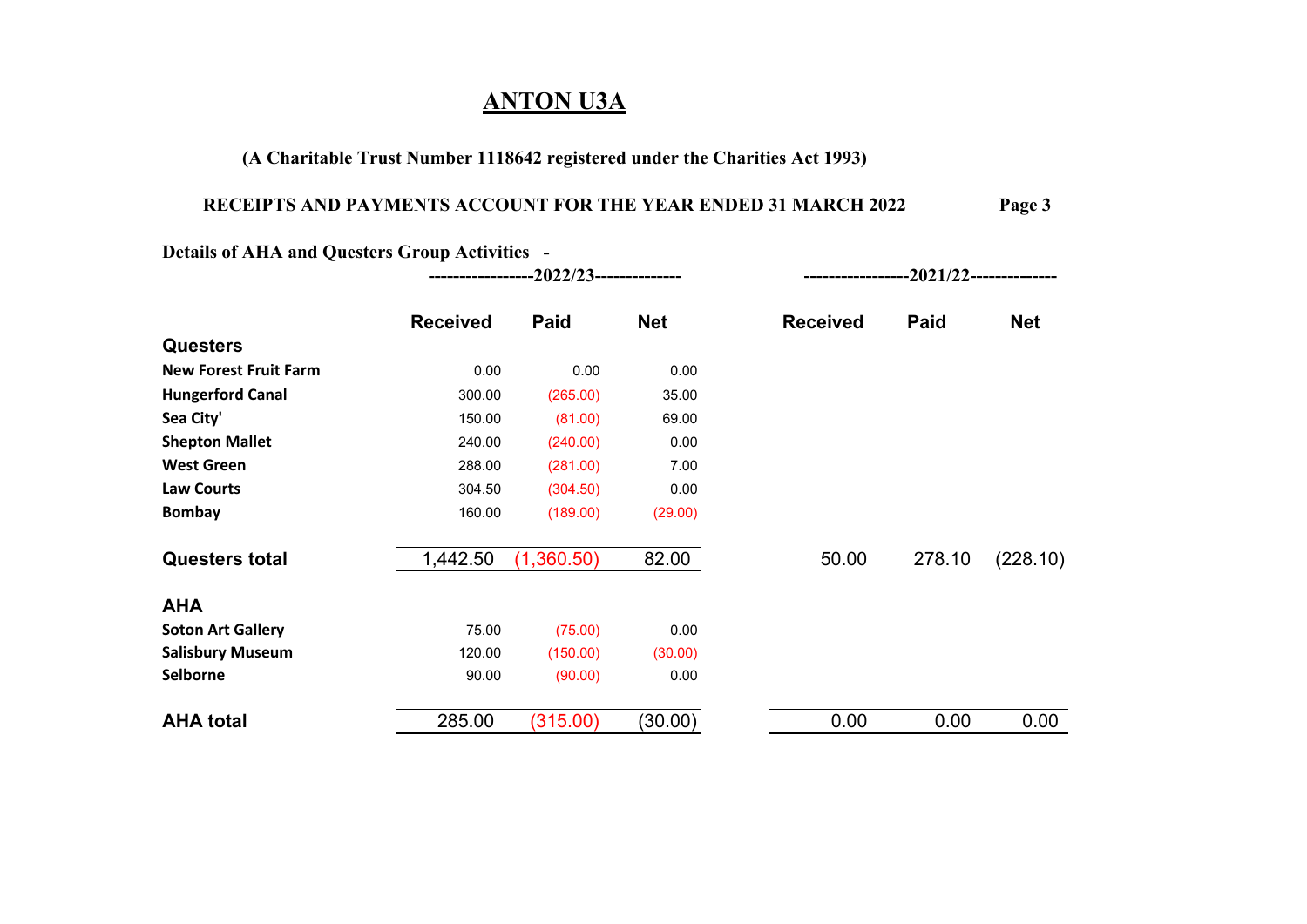# **ANTON U3A**

#### **(A Charitable Trust Number 1118642 registered under the Charities Act 1993) RECEIPTS AND PAYMENTS ACCOUNT FOR THE YEAR ENDED 31 MARCH 2022**

### **Notes to Accounts**

**1. Activities** were suspended at the start of 2020/21 because of the covid pandemic and the Committee agreed to waive subs for 2021/22, knowing that this would lead to a deficit but one which could be met from the reserves.

**2. Subscriptions** were received from new members: while some of these completed gift aid declarations, the amount of any claim was not significant so will be claimed with the claim in respect of subs received in 2022. Although many subscription for 2022/23 were received in March these have not been included in the accounts as to do so would give a misleading impression of the actual deficit for the year.

**3. Reserves.** The accounts show that at 31<sup>st</sup> March 2021 reserves totalled £3538.07 of which £821.97 is designated as available to groups.

**4. Capitation:** There is a charge by The Third Age Trust of £3.50 per member on the number on roll in March 2021.

## **5. Equipment:**

| 24 December 2011 | Lapel microphone              | £287.00 |
|------------------|-------------------------------|---------|
| 8 July 2015      | <b>Safety Mats</b>            | £59.97  |
| 10 May 2016      | Projector Adaptor             | £49.99  |
| 2 August 2016    | Presenter for slide projector | £37.99  |
| 13 December 2017 | Sound system                  | £399.98 |
| 7 February 2022  | Second hand Projector         | £50.00  |

All of these are held at the Burghclere Down Community Centre in a locked cupboard.

Master key safe - provided by Pete Duncan at no cost to U3A. Box crates for folders - held at Treasurer's house.

## **All equipment is reduced to zero value at date of purchase**.